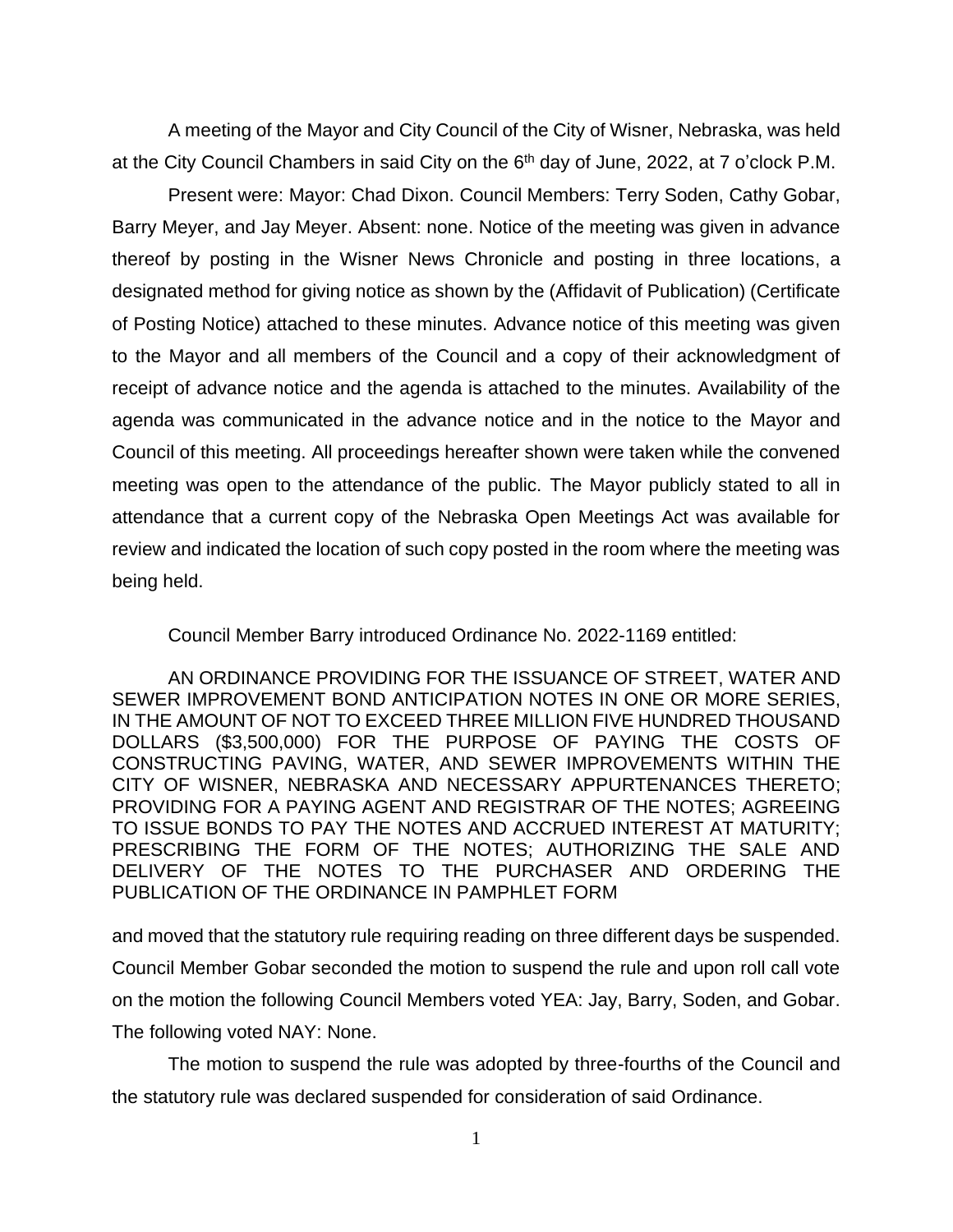Said Ordinance was then read by title and thereafter Council Member Gobar moved for final passage of the Ordinance, which motion was seconded by Council Member Soden. The Mayor then stated the question "Shall Ordinance No. 2022-1169 be passed and adopted?" Upon roll call vote, the following Council Members voted YEA: Jay, Barry, Soden, and Gobar. The following voted NAY: None. The passage and adoption of said Ordinance having been concurred in by not less than three-fourths of all members of the Council, the Mayor declared the ordinance adopted and the Mayor in the presence of the Council signed and approved the Ordinance and the Clerk attested the passage and approval of the same and affixed said Clerk's signature thereto and ordered the Ordinance to be published in pamphlet form as provided therein. A true, correct and complete copy of said Ordinance is as follows: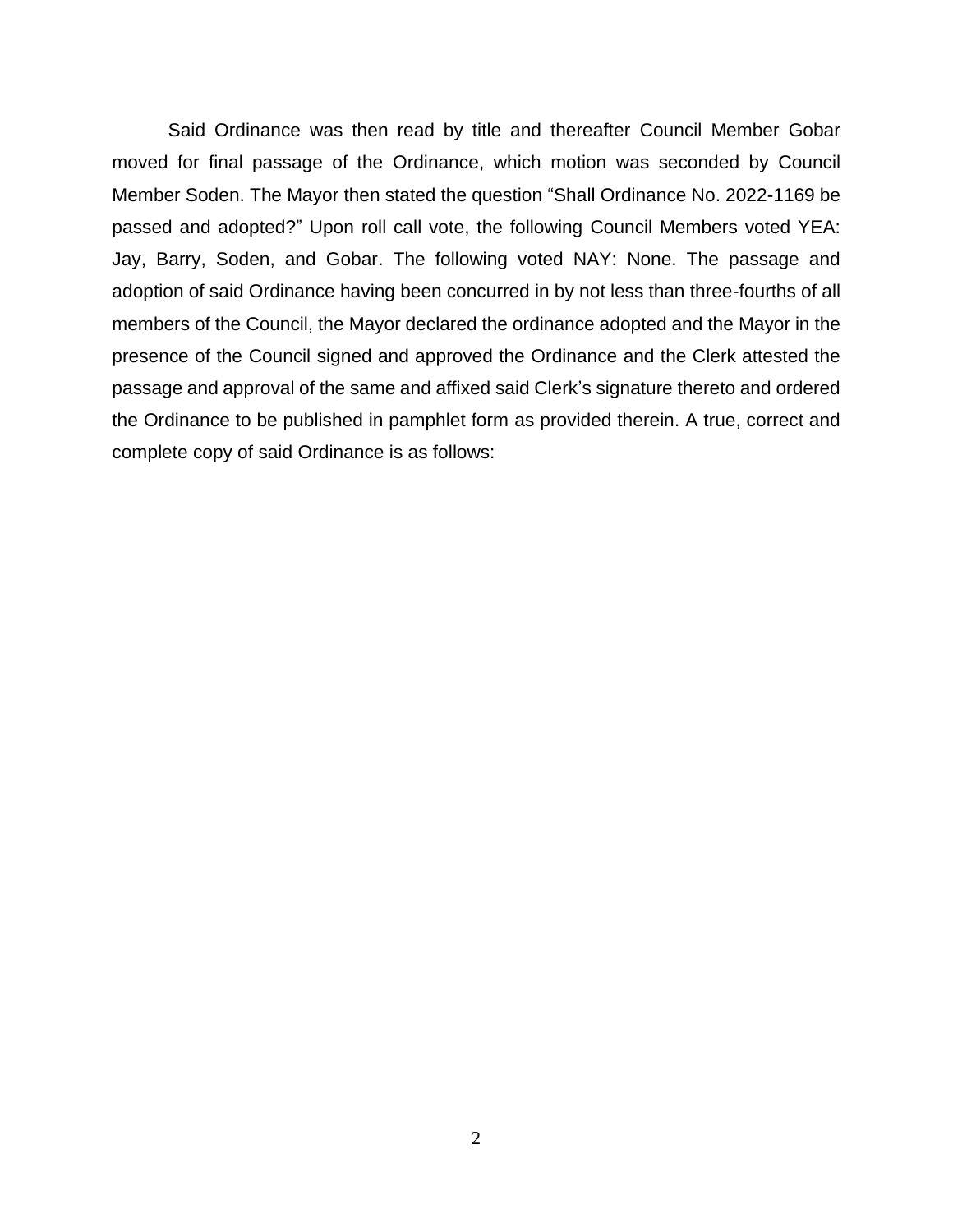# ORDINANCE NO. 2022-1169

AN ORDINANCE PROVIDING FOR THE ISSUANCE OF STREET, WATER, AND SEWER IMPROVEMENT BOND ANTICIPATION NOTES IN ONE OR MORE SERIES, IN THE AMOUNT OF NOT TO EXCEED THREE MILLION FIVE HUNDRED THOUSAND DOLLARS (\$3,500,000) FOR THE PURPOSE OF PAYING THE COSTS OF CONSTRUCTING PAVING, WATER, AND SEWER IMPROVEMENTS WITHIN THE CITY OF WISNER, NEBRASKA AND NECESSARY APPURTENANCES THERETO; PROVIDING FOR A PAYING AGENT AND REGISTRAR OF THE NOTES; AGREEING TO ISSUE BONDS TO PAY THE NOTES AND ACCRUED INTEREST AT MATURITY; PRESCRIBING THE FORM OF THE NOTES; AUTHORIZING THE SALE AND DELIVERY OF THE NOTES TO THE PURCHASER AND ORDERING THE PUBLICATION OF THE ORDINANCE IN PAMPHLET FORM

BE IT ORDAINED BY THE MAYOR AND CITY COUNCIL OF THE CITY OF WISNER, NEBRASKA:

Section 1. The Mayor and City Council (the "Council") of the City of Wisner, Nebraska (the "City"), hereby find and determine:

(a) That the City has by ordinance authorized the construction of certain street improvements in the City in an area designated as Street Improvement District No. 2022- 1 and Street Improvement District No. 2022-2, the construction of certain sewer improvements in an area of the City designated as Sewer Improvement District No. 2021- 1 (collectively the "Districts") and the construction of certain water utility improvement in the Districts, all pursuant to Sections 17-509 to 17-520, 17-534, and 17-913 to 17-925, R.R.S. Nebraska 2012, and all actions and other required facts and conditions for the authorization of the Districts and the construction of improvements therein have occurred as required by law;

(b) That it is necessary and appropriate to construct, and the City is constructing, the street, water, and sewer improvements in the Districts;

(c) That for this purpose the City will issue its general obligation various purpose bonds or other bonds after further determination as to the total remaining costs of the improvements and after finding an appropriate market for said bonds and that the total costs of such improvements, including the cost of issuance of the Notes authorized herein, are presently estimated to be in excess of \$3,500,000;

(d) That the City is authorized to issue warrants or water bonds to pay the costs of said improvements and, pending permanent financing by the issuance of general obligation bonds, it is necessary and desirable in order to provide temporary financing, to issue bond anticipation notes in lieu of issuing warrants or water bonds; and

(e) That all conditions exist for the issuance of Street, Water, and Sewer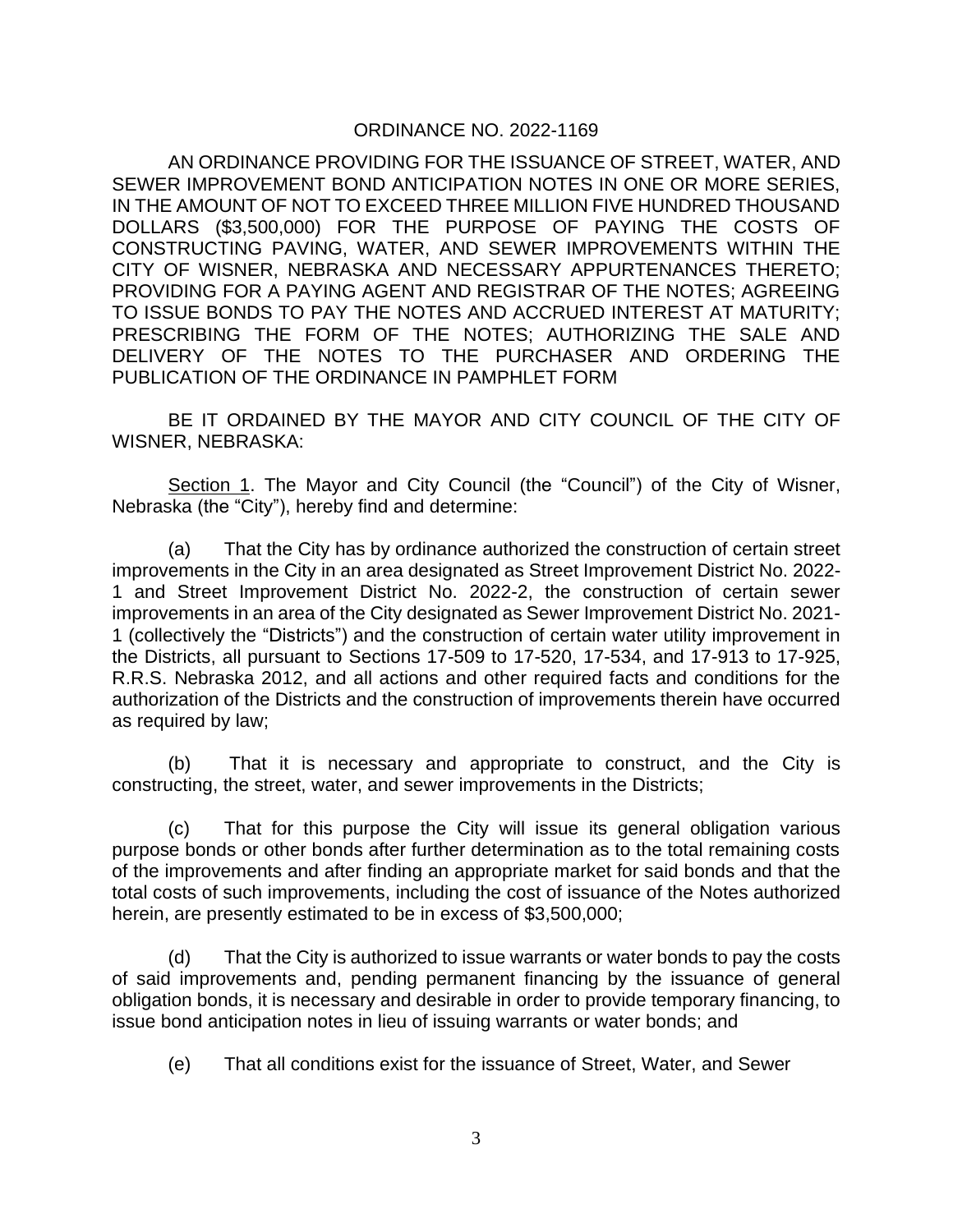Improvement Bond Anticipation Notes, in one or more series, in the amount of not to exceed \$3,500,000 pursuant to Sections 10-137 and 17-534, R.R.S. Nebraska 2012.

Section 2. Notes to be designated Street, Water, and Sewer Improvement Bond Anticipation Notes (the "Notes"), in the aggregate principal amount of not to exceed \$3,500,000, which shall be in denominations of \$5,000 each or any integral multiple thereof as determined by the City Treasurer prior to delivery, are hereby authorized to be issued. The Notes may be issued in one or more series with the first series referred to as Series 2022 and subsequent series designated with the year of issue with multiple issues in a single year designated as A, B, C, etc. The Notes shall be dated as of their date of delivery and shall mature on the date, be issued in the principal amount and shall bear interest at the rate per annum as determined in the Note Purchase Agreement for each such series (the "Agreement") signed by the Mayor or City Clerk (each an "Authorized Officer", and together, the "Authorized Officers") on behalf of the City and agreed to by Piper Sandler & Co. (the "Underwriter"), which Agreement may also set the pricing terms and the terms pursuant to which the Notes may be redeemed prior to maturity, all within the following limitations:

- (a) the aggregate principal amount of the Notes shall not exceed \$3,500,000;
- (b) the true interest cost (TIC) of the Notes shall not exceed 5.00%;
- (c) the Underwriter's discount shall not exceed 1.00%; and
- (d) the Notes shall mature no later than December 15, 2024.

The Authorized Officers are authorized to establish the final terms for the Notes and arrange for issuance of the Notes in one or more series without further action by the Council, provided, however, that the authority of the Authorized Officers to act without further action by the Council shall lapse if not exercised on or before June 30, 2023. Interest on the Notes shall be payable on the dates set forth in the Agreement. In accordance with the date for optional redemption established in the Agreement, the City may thereafter select the Notes to be redeemed for optional redemption in its sole discretion. Any Notes to be redeemed in part shall be redeemed only in amounts of \$5,000 or integral multiples thereof. Notes redeemed in part only shall be surrendered to the Paying Agent and Registrar in exchange for a new Note or Notes evidencing the unredeemed principal thereof. Notice of redemption of any Note called for redemption shall be given at the direction of the City by said Paying Agent and Registrar by mail not less than 30 days prior to the date fixed for redemption, first-class, postage prepaid, sent to the registered owner of such Note at such owner's registered address. Such notice shall designate the Note or Notes to be redeemed by maturity or otherwise, the date of original issue and the date fixed for redemption and shall state that such Note or Notes are to be presented for prepayment at the office of said Paying Agent and Registrar. In case of any Note partially redeemed, such notice shall specify the portion of the principal amount of such Note to be redeemed. If any Note or an interest payment thereon is not paid at maturity or due date, the Note or interest installment shall bear interest thereafter until paid at a rate equal to the rate assessed against delinquent taxes under Section 45-104.01 R.R.S. Nebraska 2010, as now existing or as the same may be amended from time to time by the Nebraska Legislature. Said Notes shall be delivered to the Underwriter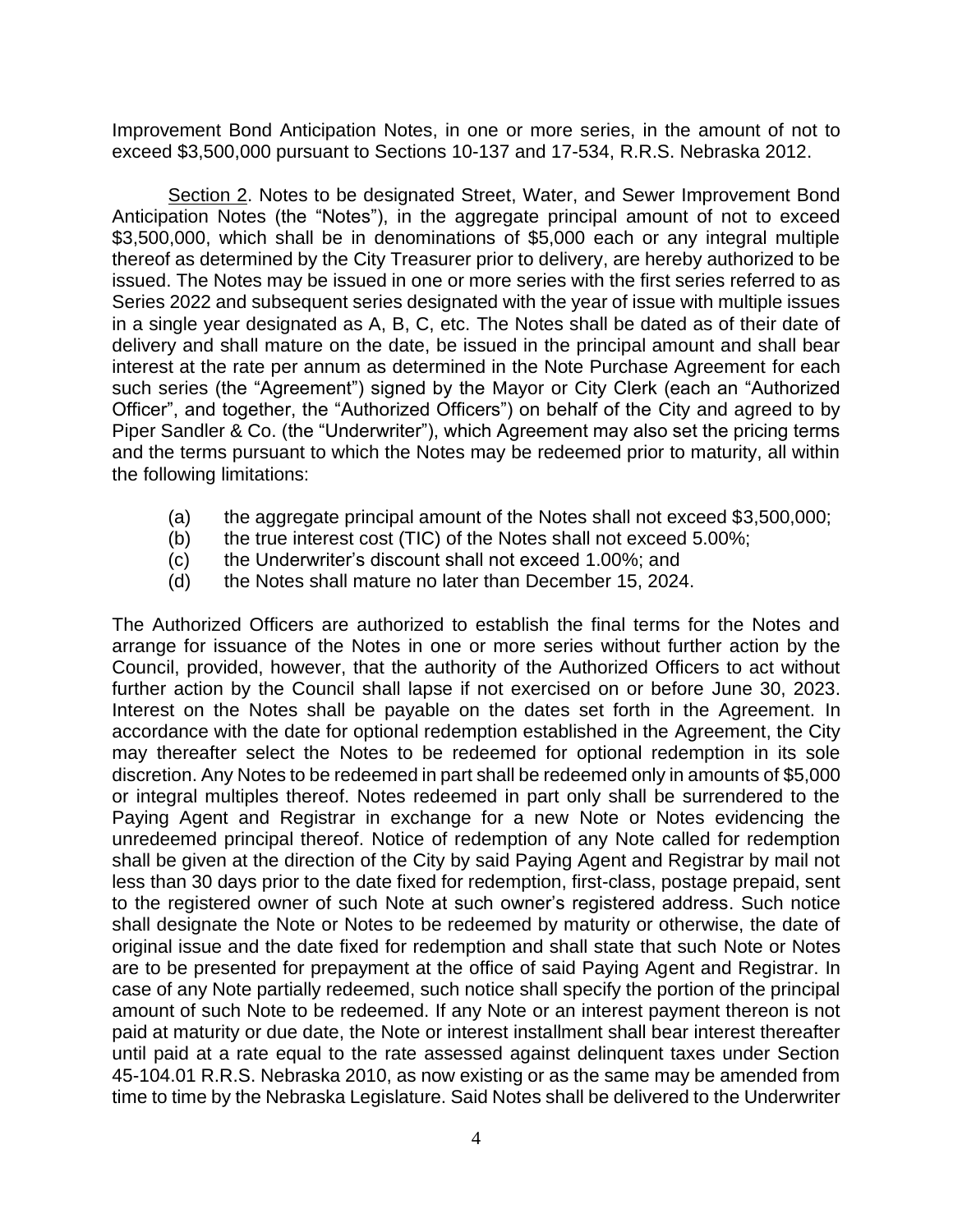upon receipt of payment for said Notes, at the purchase price therefor agreed to in the Agreement in accordance with the authorization granted to the Authorized Officers.

Section 3. Said Notes shall be dated the date of their delivery, be executed on behalf of the City by being signed by the Mayor and the City Clerk, both of which signatures may be facsimile signatures, and shall have the City seal impressed on each Note. After being executed by the Mayor and City Clerk, said Notes shall be delivered to the Paying Agent and Registrar who shall register each Note in the name of its initial registered owner as designated by the initial purchaser. Each Note shall be authenticated on behalf of the City by the Paying Agent and Registrar. The Notes shall be issued initially as "book-entry only" notes using the services of The Depository Trust Company (the "Depository"), with one typewritten Note per maturity being issued to the Depository. In such connection said officers of the City are authorized to execute and deliver a letter of representations and inducement (the "Letter of Representations") in the form required by the Depository (including any blanket letter previously delivered), for and on behalf of the City, which shall thereafter govern matters with respect to registration, transfer, payment and redemption of the Notes. Upon issuance of the Notes as "book-entry-only" notes, the following provisions shall apply:

(a) The City and the Paying Agent and Registrar shall have no responsibility or obligation to any broker-dealer, bank or other financial institution for which the Depository holds Notes as securities depository (each, a "Note Participant") or to any person who is an actual purchaser of a Note from a Note Participant while the Notes are in book-entry form (each a "Beneficial Owner") with respect to the following:

(i) the accuracy of the records of the Depository, any nominees of the Depository or any Note Participant with respect to any ownership interest in the Notes;

(ii) the delivery to any Note Participant, any Beneficial Owner or any other person, other than the Depository, of any notice with respect to the Notes, including any notice of redemption, or

(iii) the payment to any Note Participant, any Beneficial Owner, or any other person, other than the Depository, of any amount with respect to the Notes. The Paying Agent and Registrar shall make payments with respect to the Notes only to or upon the order of the Depository or its nominee, and all such payments shall be valid and effective fully to satisfy and discharge the obligations with respect to such Notes to the extent of the sum or sums so paid. No person other than the Depository shall receive an authenticated Note, except as provided in (e) below.

(b) Upon receipt by the Paying Agent and Registrar of written notice from the Depository to the effect that the Depository is unable to or unwilling to discharge its responsibilities, the Paying Agent and Registrar shall issue, transfer and exchange Notes requested by the Depository in appropriate amounts. Whenever the Depository requests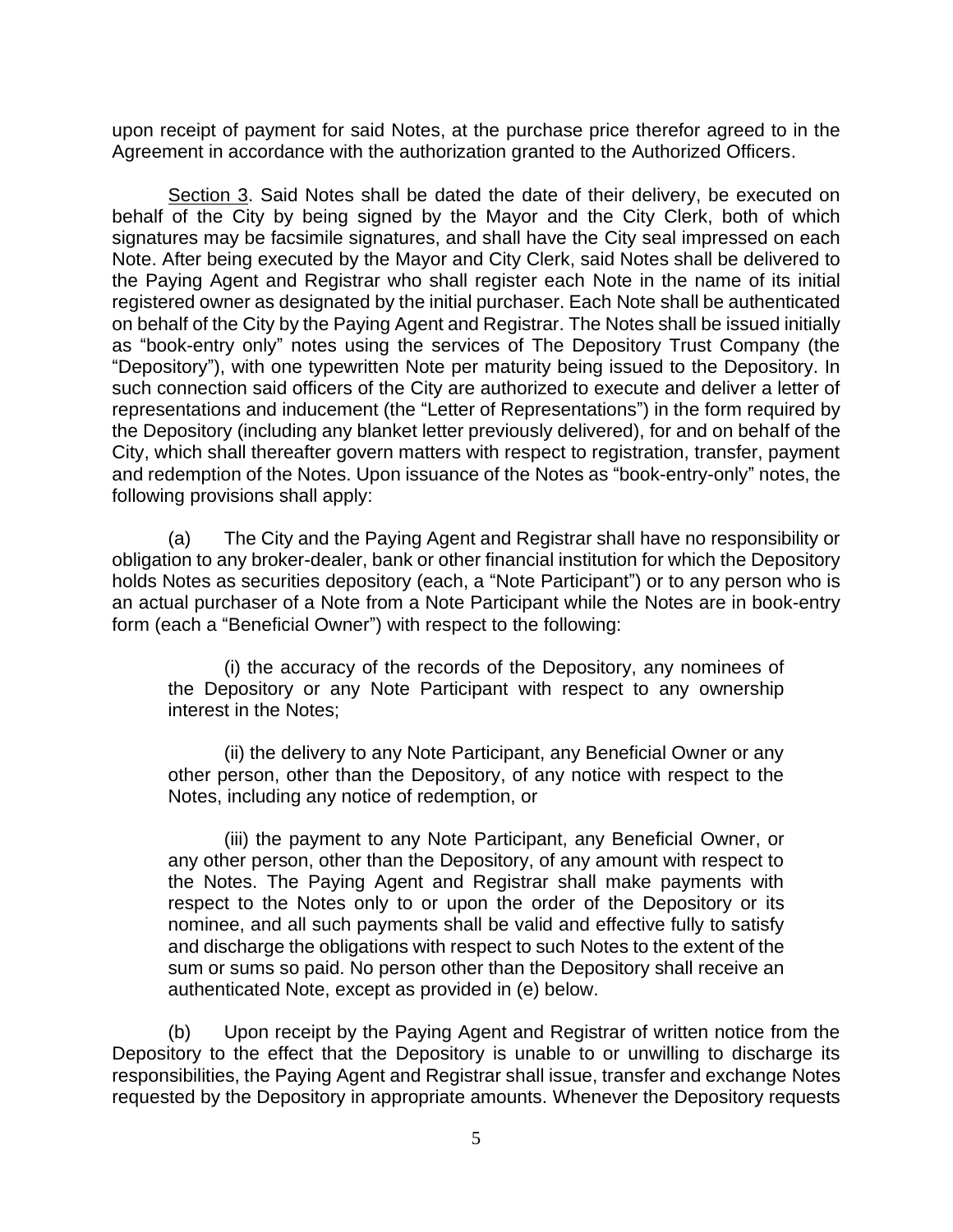the Paying Agent and Registrar to do so, the Paying Agent and Registrar will cooperate with the Depository in taking appropriate action after reasonable notice (i) to arrange, with the prior written consent of the City, for a substitute depository willing and able upon reasonable and customary terms to maintain custody of the Notes, or (ii) to make available Notes registered in whatever name or names the Beneficial Owners transferring or exchanging such Notes shall designate.

(c) If the City determines that it is desirable that certificates representing the Notes be delivered to the ultimate Beneficial Owners of the Notes and so notifies the Paying Agent and Registrar in writing, the Paying Agent and Registrar shall so notify the Depository, whereupon the Depository will notify the Note Participants of the availability through the Depository of Note certificates representing the Notes. In such event, the Paying Agent and Registrar shall issue, transfer and exchange Note certificates representing the Notes as requested by the Depository in appropriate amounts and in authorized denominations.

(d) Notwithstanding any other provision of this Ordinance to the contrary, so long as any Note is registered in the name of the Depository or any nominee thereof, all payments with respect to such Note and all notices with respect to such Note shall be made and given, respectively, to the Depository as provided in the Letter of Representations.

(e) Registered ownership of the Notes may be transferred on the books of registration maintained by the Paying Agent and Registrar, and the Notes may be delivered in physical form to the following:

(i) any successor securities depository or its nominee; or

(ii) any person, upon (A) the resignation of the Depository from its functions as depository or (B) termination of the use of the Depository pursuant to this Section and the terms of the Paying Agent and Registrar's Agreement (if any).

(f) In the event of any partial redemption of a Note unless and until such partially redeemed Note has been replaced in accord with the provisions of this Ordinance, the books and records of the Paying Agent and Registrar shall govern and establish the principal amount of such Note as is then outstanding and all of the Notes issued to the Depository or its nominee shall contain a legend to such effect.

If for any reason the Depository resigns and is not replaced or upon termination by the City of book-entry-only form, the City shall immediately provide a supply of Note certificates for issuance upon subsequent transfers or in the event of partial redemption. In the event that such supply of certificates shall be insufficient to meet the requirements of the Paying Agent and Registrar for issuance of replacement Note certificates upon transfer or partial redemption, the City agrees to order printed an additional supply of Note certificates and to direct their execution by manual or facsimile signature of its then duly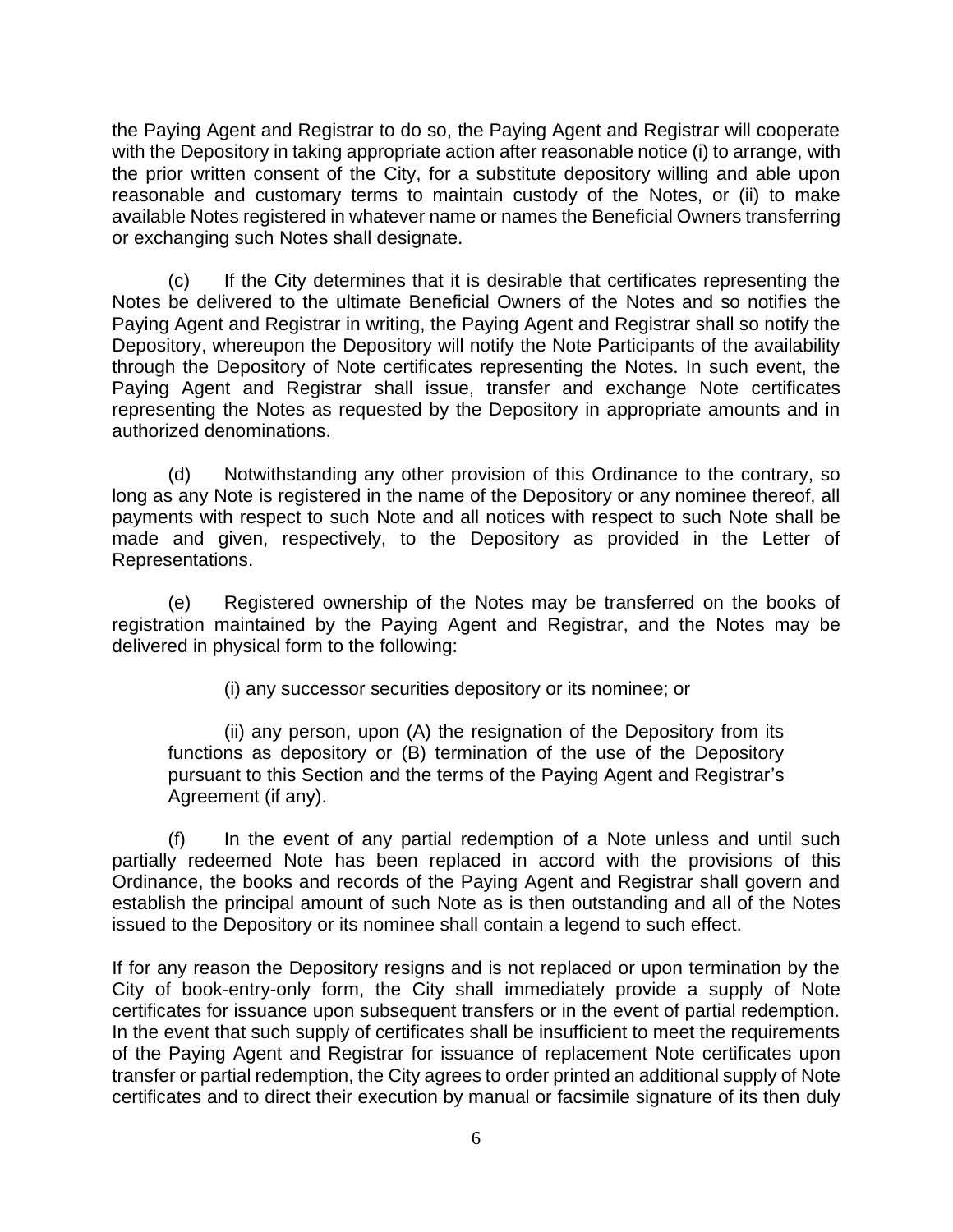qualified and acting officers. In case any officer whose signature or facsimile signature shall appear on any Note shall cease to be such officer before the delivery of such Note (including any Note certificates delivered to the Paying Agent and Registrar for issuance upon transfer or partial redemption) such signature or such facsimile signature shall nevertheless be valid and sufficient for all purposes the same as if such officer or officers had remained in office until the delivery of such Note. The Notes shall not be valid and binding on the City until authenticated by the Paying Agent and Registrar. The Notes shall be delivered to the Paying Agent and Registrar for registration and authentication.

Section 4. All Notes authorized by this Ordinance shall be fully registered Notes pursuant to Section 10-135 R.R.S. Nebraska 2012. The City Treasurer in Wisner, Nebraska is hereby designated as Paying Agent and Registrar for the Notes, provided that the Mayor may, in his or her discretion, appoint some bank with trust powers or trust company to serve as Paying Agent and Registrar under the terms of this Ordinance as may be determined from time to time. The Authorized Officers, or either of them, are authorized, on behalf of the City, to enter into an agreement with said Paying Agent and Registrar for the provisions of such services. Said Paying Agent and Registrar shall keep and maintain for the City books for the registration and transfer of the Notes at the Paying Agent and Registrar's office. The names and registered addresses of the initial registered owner or owners of the Notes shall be recorded in such books prior to the issuance thereof. Any Note may be transferred pursuant to its provisions at the office of the Paying Agent and Registrar upon surrender of the Note for notation of transfer, accompanied by a written instrument of transfer, in form satisfactory to such Paying Agent and Registrar, duly executed by the registered owner in person or by such owner's duly authorized agent, and thereupon the Paying Agent and Registrar will register such transfer and will deliver at such office (or send by registered mail to the transferee owner or owners thereof at such transferee owner's or owners' risk and expense), registered in the name of such transferee owner or owners, a new Note or Notes of the same interest rate, aggregate principal amount and maturity. To the extent of the denominations authorized for the Notes by this Ordinance, one Note may be transferred for several such Notes of the same interest rate and maturity and for a like aggregate principal amount, and several such Notes may be transferred for one or several such Notes, respectively, of the same interest rate and maturity and for a like aggregate principal amount. In every case of transfer of a Note, the surrendered Note or Notes shall be canceled and destroyed. All Notes issued upon transfer of the Notes so surrendered shall be valid obligations of the City evidencing the same obligations as the Notes surrendered and shall be entitled to all the benefits and protection of this Ordinance to the same extent as the Notes upon transfer of which they were delivered. The City Treasurer is hereby authorized and directed to transfer, from any monies of the City available for the purpose, funds required to pay interest and principal on the Notes when and as the same become due, to the Paying Agent and Registrar on or before each interest and principal payment date. Payment of interest, except for payment of interest at maturity or upon redemption, shall be mailed to the registered owners of the Notes as of the record date for each interest payment date. The record date for each interest payment date shall be the close of business on the fifteenth day (whether or not a business day) immediately preceding each interest payment date. The principal, together with accrued interest then due, shall be payable at maturity or on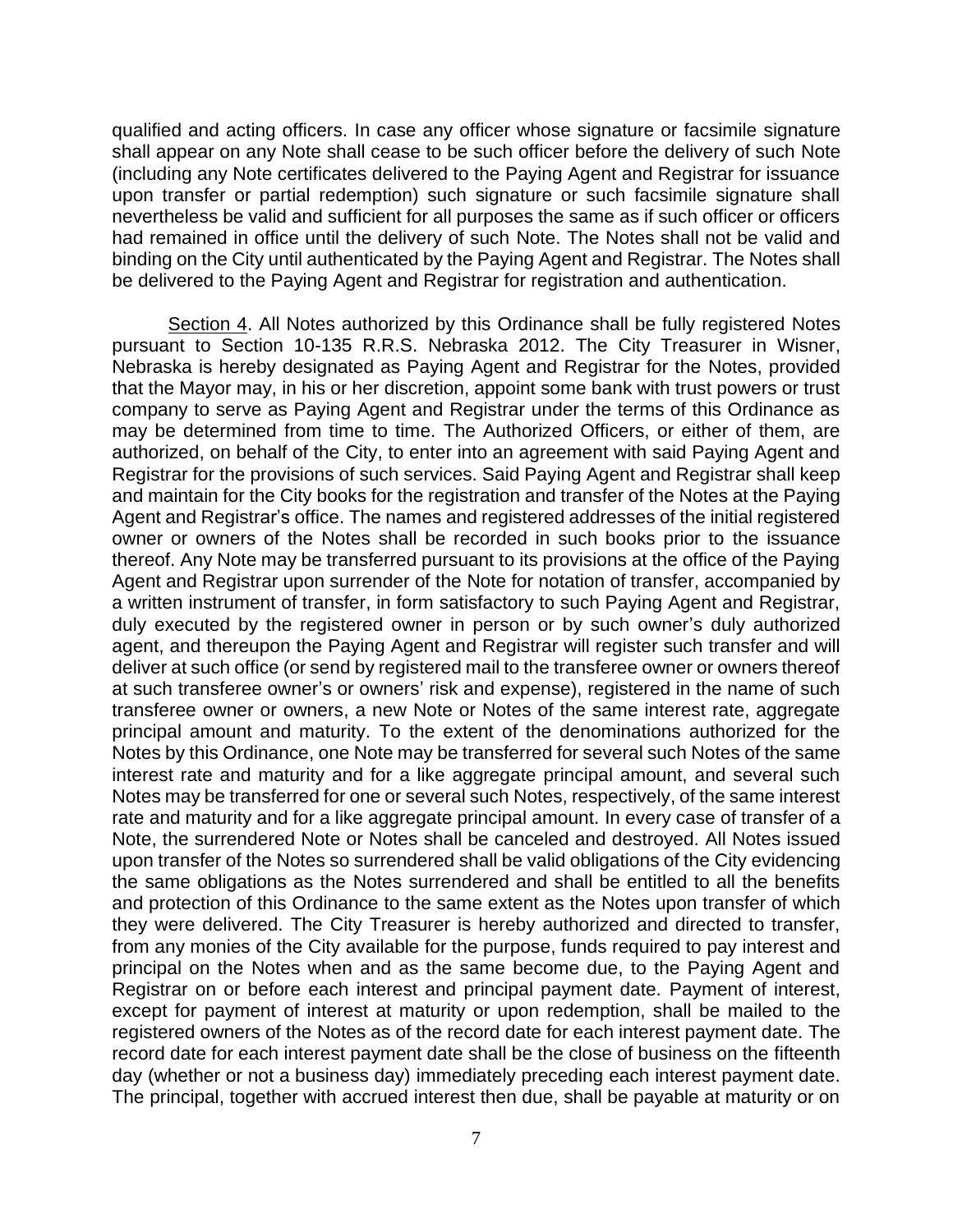redemption prior to maturity upon presentation and surrender of each Note at the office of the Paying Agent and Registrar. The City and the Paying Agent and Registrar shall not be required to transfer Notes during any period from any record date until its immediately following interest payment date or to transfer any Notes called for redemption for a period of thirty days next preceding any date fixed for redemption prior to maturity.

Section 5. The fully registered Street, Water, and Sewer Improvement Bond Anticipation Notes, Series 2022, shall be in substantially the following form:

|     | CITY OF WISNER, NEBRASKA<br>STREET, WATER, AND SEWER IMPROVEMENT BOND ANTICIPATION NOTE<br>SERIES 202 |                      |                  |                  |
|-----|-------------------------------------------------------------------------------------------------------|----------------------|------------------|------------------|
|     |                                                                                                       |                      |                  |                  |
| No. |                                                                                                       |                      |                  | \$               |
|     | <b>Interest Rate</b><br>$\%$                                                                          | <b>Maturity Date</b> | Date of Delivery | CUSIP No.<br>202 |
|     | Registered Owner: _____                                                                               |                      |                  |                  |

Principal Amount: \_\_\_\_\_\_\_\_\_\_\_\_\_\_

The City of Wisner, Nebraska, hereby promises to pay to the registered owner specified above the sum specified above on the maturity date specified above, together with interest thereon from the date of delivery hereof until maturity (or earlier redemption) at the rate per annum specified above, payable on **and** and of each year, beginning \_\_\_\_\_\_\_\_\_\_\_\_\_\_, 202\_\_. The interest hereon shall be paid on each interest payment date by the City Treasurer, as Paying Agent and Registrar, by wire transfer, check or draft mailed to the registered owner hereof determined as of the fifteenth day (whether or not a business day) immediately preceding each interest payment date, at such owner's registered address as it appears on the books of registration as maintained by said Paying Agent and Registrar. The principal of this note and the interest due at maturity or upon call for redemption prior to maturity are payable on presentation and surrender to said Paying Agent and Registrar at the Paying Agent's office in Wisner, Nebraska. If this note or any interest installment hereon is not paid upon maturity or due date, the note or interest installment shall bear interest thereafter until paid at a rate equal to the rate assessed against delinquent taxes under Section 45-104.01 R.R.S. Nebraska, 2010, as now existing or as the same may be amended from time to time by the Nebraska Legislature. This note and interest accruing hereon shall be payable from funds received by the City from the issuance and sale of its general obligation various purpose bonds or other bonds and is optional for payment on \_\_\_\_\_\_\_\_\_\_, 20\_\_, or at any time thereafter at par plus accrued interest. This note is one of an issue of \$\_\_\_\_\_\_\_\_\_\_\_ in total principal amount issued pursuant to an ordinance duly adopted by the City (the "Ordinance"). All the provisions and agreements of said Ordinance are by reference made a part of this instrument and all such agreements accrue to the registered owner of this note. This note shall not be a debt of the City of Wisner, Nebraska within the meaning of any constitutional, statutory or charter limitation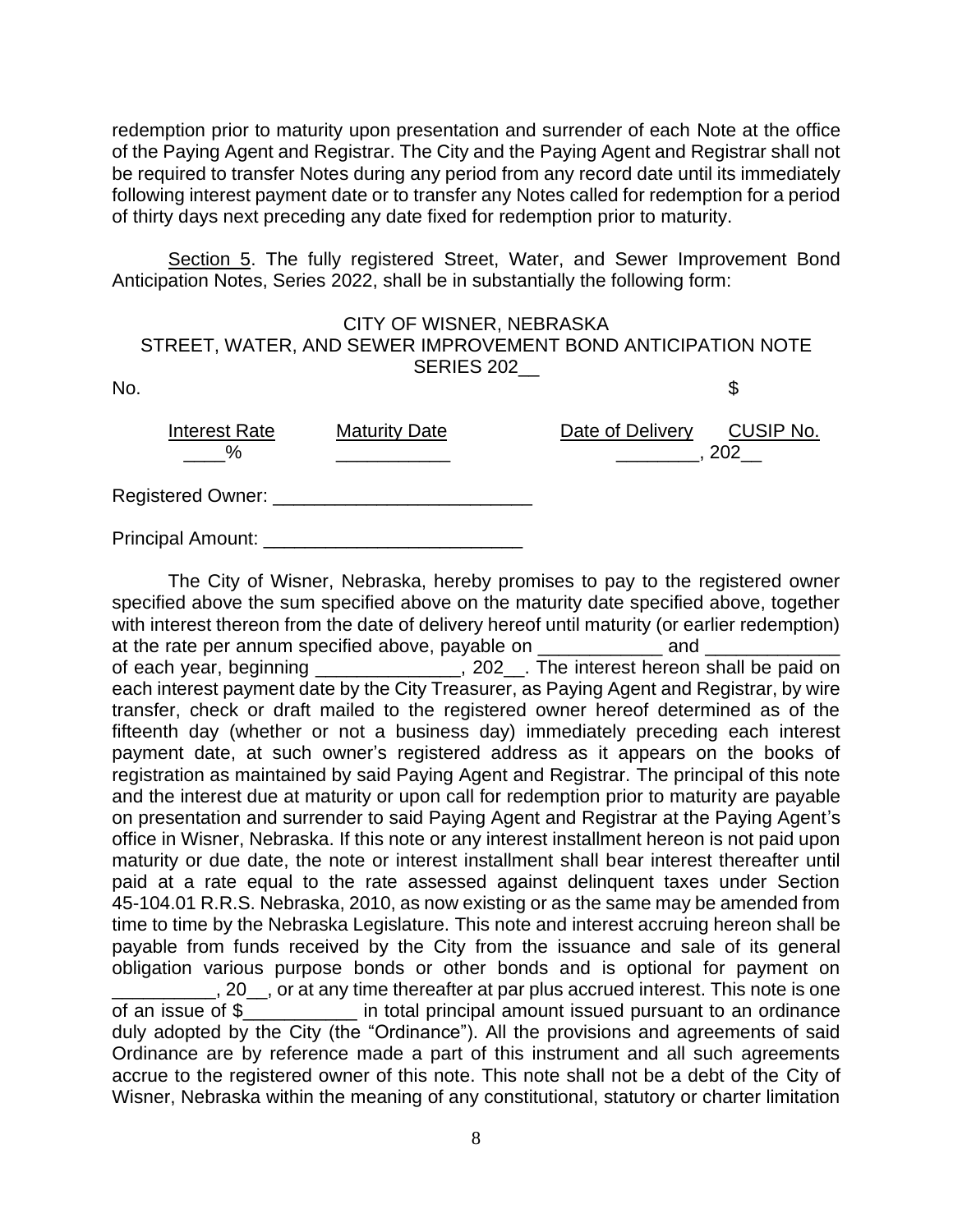upon the creation of general obligation indebtedness of said City and said City shall not be liable for the payment of the principal thereof out of any money of the City other than from proceeds of the issuance of general obligation bonds, as aforesaid, or other funds of the City available to pay interest on said note or a portion of the cost of the project so as to reduce the required financing.

This note is transferable by the registered owner or such owner's attorney duly authorized in writing at the office of the Paying Agent and Registrar upon surrender and cancellation of this note, and thereupon a new note or notes of the same aggregate principal amount, interest rate and maturity will be issued to the transferee as provided in the Ordinance authorizing said issue of notes, subject to the limitations therein prescribed. The City, its Paying Agent and Registrar and any other person may treat the person in whose name this note is registered as the absolute owner hereof for the purpose of receiving payment hereof and for all purposes and shall not be affected by any notice to the contrary, whether this note be overdue or not.

AS PROVIDED IN THE ORDINANCE REFERRED TO HEREIN, UNTIL THE TERMINATION OF THE SYSTEM OF BOOK-ENTRY-ONLY TRANSFERS THROUGH THE DEPOSITORY TRUST COMPANY, NEW YORK, NEW YORK (TOGETHER WITH ANY SUCCESSOR SECURITIES DEPOSITORY APPOINTED PURSUANT TO THE ORDINANCE, "DTC"), AND NOTWITHSTANDING ANY OTHER PROVISIONS OF THE ORDINANCE TO THE CONTRARY, A PORTION OF THE PRINCIPAL AMOUNT OF THIS NOTE MAY BE PAID OR REDEEMED WITHOUT SURRENDER HEREOF TO THE PAYING AGENT AND REGISTRAR. DTC OR A NOMINEE, TRANSFEREE OR ASSIGNEE OF DTC OF THIS NOTE MAY NOT RELY UPON THE PRINCIPAL AMOUNT INDICATED HEREON AS THE PRINCIPAL AMOUNT HEREOF OUTSTANDING AND UNPAID. THE PRINCIPAL AMOUNT HEREOF OUTSTANDING AND UNPAID SHALL FOR ALL PURPOSES BE THE AMOUNT DETERMINED IN THE MANNER PROVIDED IN THE ORDINANCE.

UNLESS THIS NOTE IS PRESENTED BY AN AUTHORIZED OFFICER OF DTC (A) TO THE PAYING AGENT AND REGISTRAR FOR REGISTRATION OF TRANSFER OR EXCHANGE OR (B) TO THE PAYING AGENT AND REGISTRAR FOR PAYMENT OF PRINCIPAL, AND ANY NOTE ISSUED IN REPLACEMENT HEREOF OR SUBSTITUTION HEREFOR IS REGISTERED IN THE NAME OF DTC AND ANY PAYMENT IS MADE TO DTC OR ITS NOMINEE, ANY TRANSFER, PLEDGE OR OTHER USE HEREOF FOR VALUE OR OTHERWISE BY OR TO ANY PERSON IS WRONGFUL BECAUSE ONLY THE REGISTERED OWNER HEREOF, DTC OR ITS NOMINEE, HAS AN INTEREST HEREIN.

This note shall not be valid and binding on the City until authenticated by the Paying Agent and Registrar.

IN WITNESS WHEREOF, the Mayor and Council of the City of Wisner, Nebraska,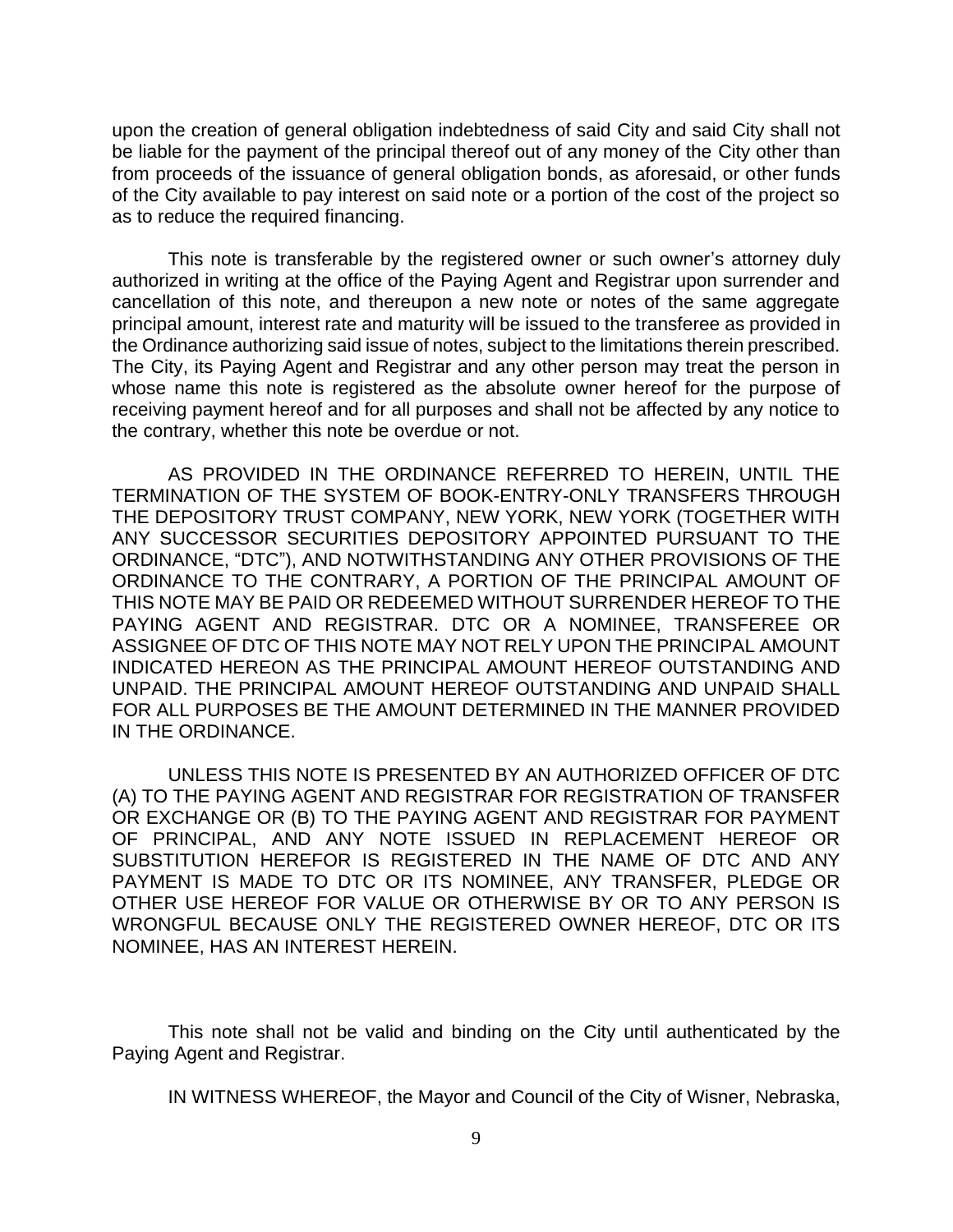have caused this note to be executed on behalf of the City by being signed by the Mayor and Clerk of the City, both of which signatures may be facsimile signatures, and by causing the official seal of the City to be affixed hereto all as of the date of delivery shown above.

CITY OF WISNER, NEBRASKA

By: (Do not sign) Mayor

ATTEST:

 $($ Do not sign $)$ City Clerk

 $(S E A L)$ 

# CERTIFICATE OF AUTHENTICATION

This note is one of the notes authorized by an ordinance passed and approved by the Mayor and Council of the City of Wisner, Nebraska as described in said notes.

> (do not sign) City Treasurer, as Paying Agent and Registrar

# (FORM OF ASSIGNMENT)

For value received \_\_\_\_\_\_\_\_\_\_\_\_\_\_\_\_\_\_\_\_\_\_\_\_ hereby sells, assigns and transfers unto **example 20** the within note and hereby irrevocably constitutes and appoints \_\_\_\_\_\_\_\_\_\_\_\_\_\_\_\_\_\_\_\_\_\_\_\_\_\_\_\_\_, Attorney, to transfer the same on the books of registration in the office of the within mentioned Paying Agent and Registrar with full power of substitution in the premises. Date: \_\_\_\_\_\_\_\_\_\_\_\_\_\_\_\_\_\_\_\_\_\_\_\_\_\_

SIGNATURE GUARANTEED  $\mathsf{By} \_\_\_\_\_\_\_\$  Registered Owner

\_\_\_\_\_\_\_\_\_\_\_\_\_\_\_\_\_\_\_\_\_\_\_\_\_\_\_\_\_\_\_\_

\_\_\_\_\_\_\_\_\_\_\_\_\_\_\_\_\_\_\_\_\_\_\_\_\_\_\_\_\_\_\_\_ Authorized Officer

Note: The signature(s) of this assignment MUST CORRESPOND with the name as written on the face of the within note in every particular without alteration, enlargement or any change whatsoever, and must be guaranteed by a commercial bank or a trust company or by a firm having membership on the New York, Midwest or other stock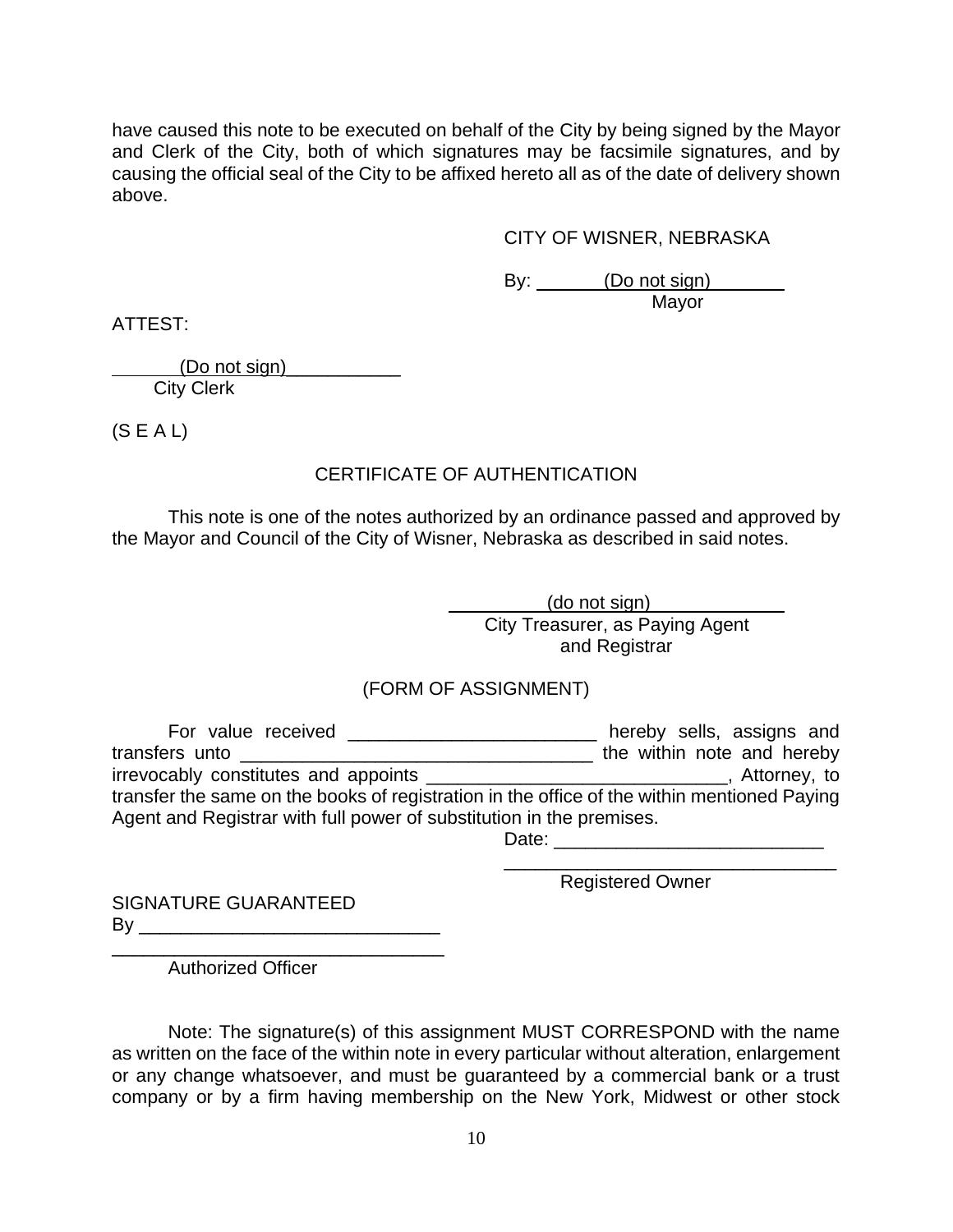exchange.

Section 6. Notice of the call of any of said Notes for payment prior to maturity shall be sufficient if it has been communicated at least thirty days prior to the redemption date by any means by or on behalf of the City to the registered owner of each of the Notes to be redeemed.

Section 7. Additional Street, Water, and Sewer Improvement Bond Anticipation Notes can be authorized if deemed necessary by the Council by appropriate ordinance.

Section 8. The proceeds received from the sale of the Notes shall be used to pay project costs as set out in Section 1 hereof.

Section 9. The City covenants and agrees that it will take all steps required to complete the improvements described in Section 1 hereof in a manner to allow it to issue and sell its general obligation various purpose bonds or other bonds. The City further covenants and agrees to issue and sell its general obligation various purpose bonds or other bonds in a sufficient amount and at such time as will enable it to take up and pay off the Notes herein ordered issued, both principal and interest, at or prior to maturity, to the extent not paid from other sources.

Section 10. The City of Wisner, Nebraska, hereby covenants to the purchasers and holders of the Notes hereby authorized that it will make no use of the proceeds of said Note issue, including monies held in any sinking fund for the payment of said Notes, which would cause said Notes to be arbitrage bonds within the meaning of Sections 103(b) and 148 of the Internal Revenue Code of 1986, as amended (the "Code") and further covenants to comply with said Sections 103 and 148 and all applicable regulations thereunder throughout the term of said Note issue. The City hereby covenants and agrees to take all actions necessary under the Code to maintain the tax-exempt status of interest payable on the Notes with respect to taxpayers generally but not including insurance companies or corporations subject to the additional minimum tax. The City hereby designates the Notes as its "qualified tax-exempt obligations" pursuant to Section 265(b)(3)(B)(i)(III) of the Code and covenants and warrants that it does not anticipate issuing tax-exempt obligations in calendar year 2022 in an amount in excess of \$10,000,000.

Section 11. The Authorized Officers are hereby authorized to approve (and declare final) on behalf of the City a preliminary Official Statement or a preliminary Offering Circular, as applicable, prepared with respect to the Notes and to approve and deliver on behalf of the City a final Official Statement or a final Offering Circular, as applicable, relating to and describing the Notes. The officers of the City are further authorized to take any and all actions deemed necessary by them in connection with the carrying out and performance of the terms of this Ordinance.

Section 12. If any individual series of the Notes is issued in the amount of \$1,000,000 or more, then, in accordance with the requirements of Rule 15c2-12 of the Securities Exchange Act of 1934 (the "Rule") promulgated by the Securities and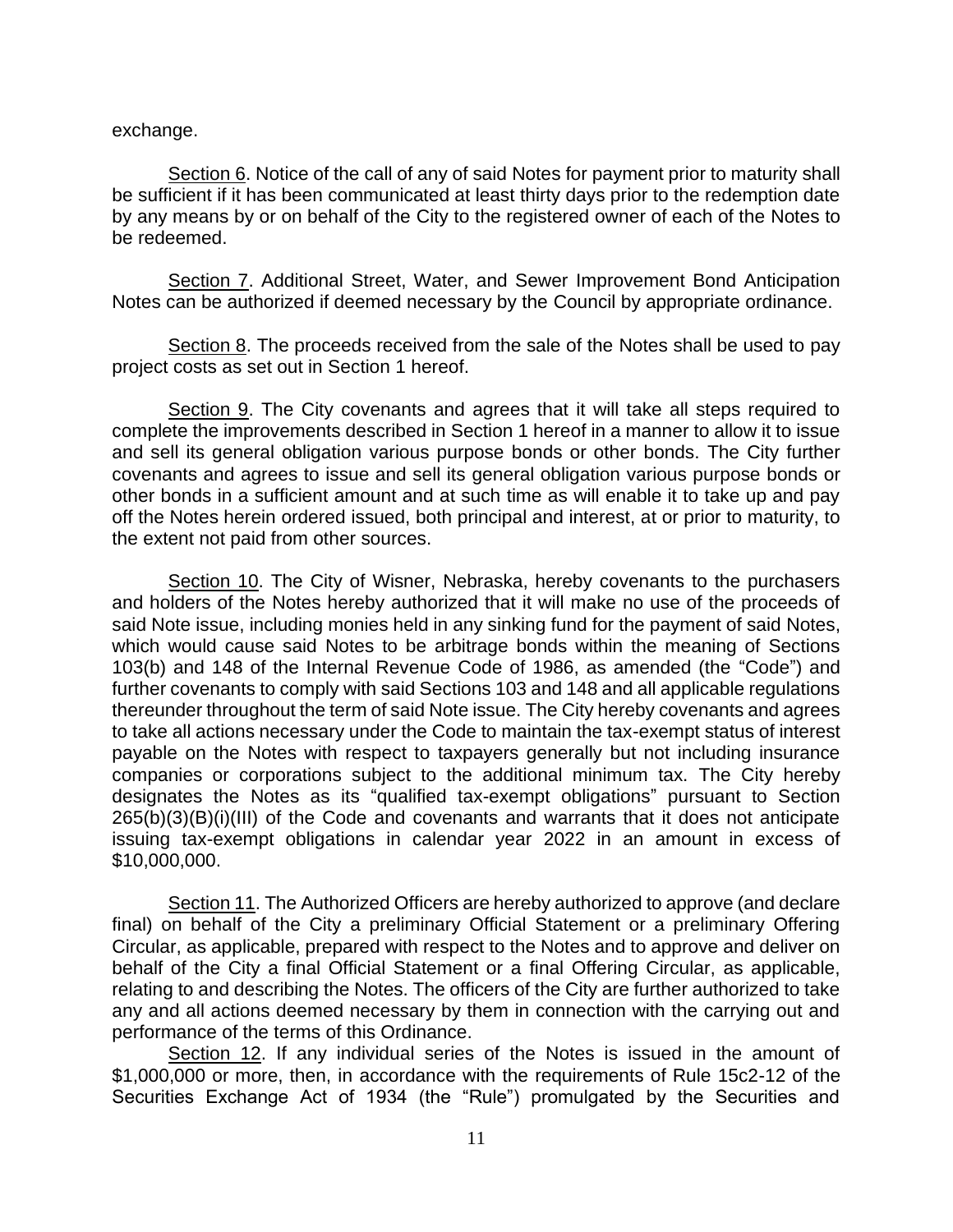Exchange Commission, the City being the only "obligated persons" other than the City with respect to the Notes of such series, and being an "obligated person" with respect to no more than \$10,000,000 in aggregate amount of outstanding municipal securities (including the Notes), agrees that it will provide the following continuing disclosure information to the Municipal Securities Rulemaking Board (the "MSRB") in an electronic format as prescribed by the MSRB:

- (a) at least annually not later than nine (9) months after the end of the City's fiscal year, financial information or operating data for the City which is customarily prepared by the City and is publicly available, including the City's audited financial statements and information of the type included in the audit;
- (b) in a timely manner not in excess of ten business days after the occurrence of the event, notice of the occurrence of any of the following events with respect to the Notes:
	- (1) principal and interest payment delinquencies;
	- (2) non-payment related defaults, if material;
	- (3) unscheduled draws on debt service reserves reflecting financial difficulties;
	- (4) unscheduled draws on credit enhancements reflecting financial difficulties;
	- (5) substitution of credit or liquidity providers, or their failure to perform;
	- (6) adverse tax opinions, the issuance by the Internal Revenue Service of proposed or final determinations of taxability, Notices of Proposed Issue (IRS Form 5701-TEB) or other material notices or determinations with respect to the tax status of the Notes, or other material events affecting the tax status of the Notes;
	- (7) modifications to rights of the holders of the Notes, if material;
	- (8) bond calls, if material, and tender offers;
	- (9) defeasances;
	- (10) release, substitution, or sale of property securing repayment of the Notes, if material;
	- (11) rating changes;
	- (12) bankruptcy, insolvency, receivership or similar events of the City (this event is considered to occur when any of the following occur: the appointment of a receiver, fiscal agent or similar officer for the City in a proceeding under the U.S. Bankruptcy Code or in any other proceeding under state or federal law in which a court or governmental authority has assumed jurisdiction over substantially all of the assets or business of the City, or if such jurisdiction has been assumed by leaving the existing governing body and officials or officers in possession but subject to the supervision and orders of a court or governmental authority, or the entry of an order confirming a plan of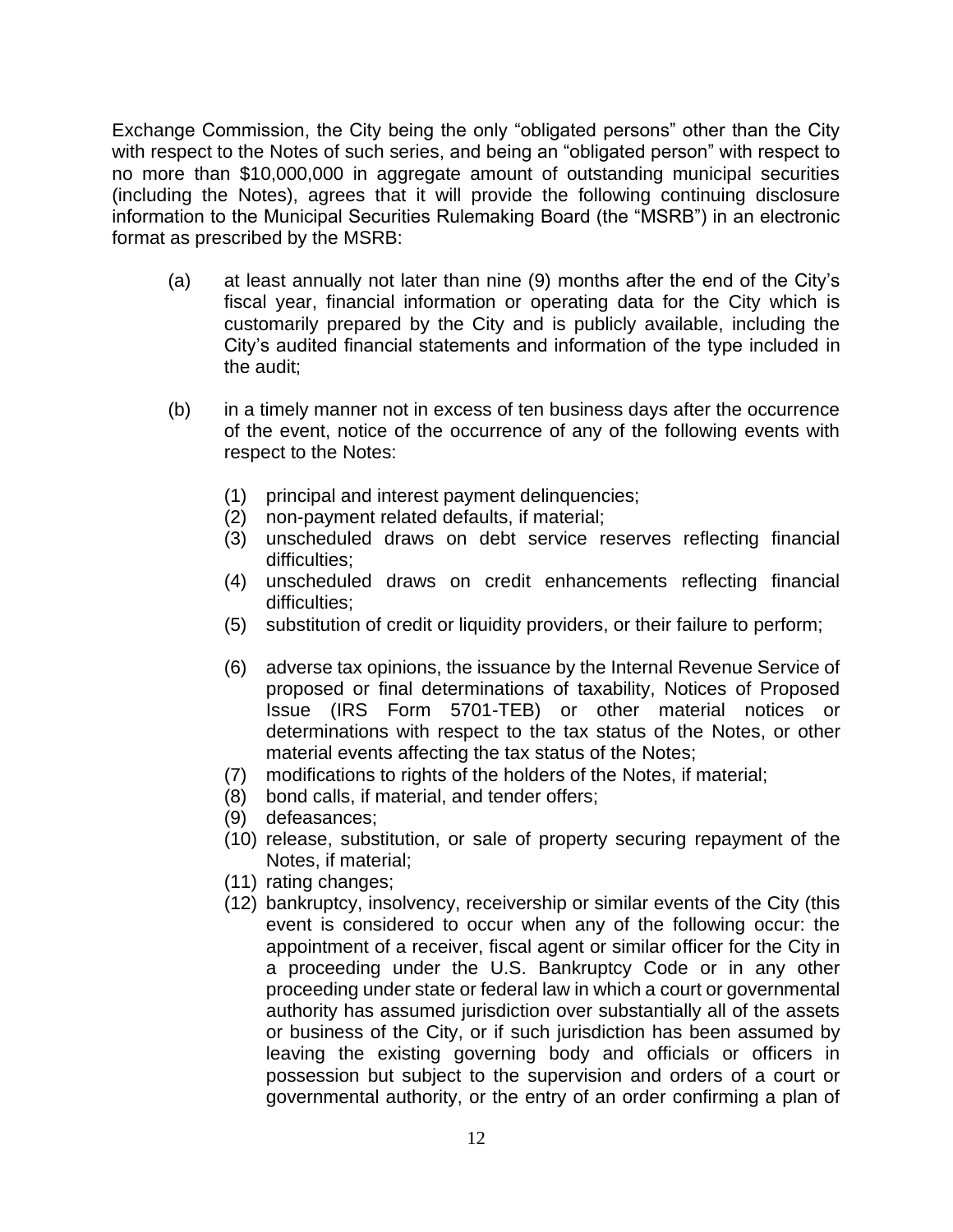reorganization, arrangement or liquidation by a court or governmental authority having supervision or jurisdiction over substantially all of the assets or business of the City);

- (13) the consummation of a merger, consolidation, or acquisition involving the City or the sale of all or substantially all of the assets of the City, other than in the ordinary course of business, the entry into a definitive agreement to undertake such an action or the termination of a definitive agreement relating to any such actions, other than pursuant to its terms, if material;
- (14) appointment of a successor or additional Trustee or the change of name of a Trustee, if material.
- (15) incurrence of a financial obligation of the obligated person, if material, or agreement to covenants, events of default, remedies, priority rights, or other similar terms of a financial obligation of the obligated person, any of which affect security holders, if material; and
- (16) default, event of acceleration, termination event, modification of terms, or other similar events under the terms of a financial obligation of the obligated person, any of which reflect financial difficulties.

For purposes subparagraph (15) above, a "financial obligation" means a (a) debt obligation; (b) derivative instrument entered into in connection with, or pledged as security or a source of payment for, an existing or planned debt obligation; or (c) guarantee of a debt obligation or any such derivative instrument; provided that "financial obligation" shall not include municipal securities as to which a final official statement (as defined in the Rule) has been provided to the MSRB consistent with the Rule.

The City has not undertaken to provide notice of the occurrence of any other event, except the events listed above. The City agrees that all documents provided to the MSRB under the terms of this continuing disclosure undertaking shall be in such electronic format and accompanied by such identifying information as shall be prescribed by the MSRB. The City reserves the right to modify from time to time the specific types of information provided or the format of the presentation of such information or the accounting methods in accordance with which such information is presented, to the extent necessary or appropriate in the judgment of the City, consistent with the Rule. The City agrees that such covenants are for the benefit of the registered owners of the Notes (including Beneficial Owners) and that such covenants may be enforced by any registered owner or Beneficial Owner, provided that any such right to enforcement shall be limited to specific enforcement of such undertaking and any failure shall not constitute an event of default under the Ordinance. The continuing disclosure obligations of the City with regards to the Notes, as described above, shall cease when none of the Notes remain outstanding. The foregoing information, data and notices can be obtained from the City Clerk.

Section 13. The Notes are hereby sold to Piper Sandler & Co. (the "Initial Purchaser") upon the terms set forth in the Agreement for each series which is approved by the Authorized Officers and the City Treasurer is authorized to deliver the Notes to the Initial Purchaser upon receipt of said amount plus accrued interest to date of payment. The Notes are sold to the Initial Purchaser subject to the opinion of Rembolt Ludtke LLP,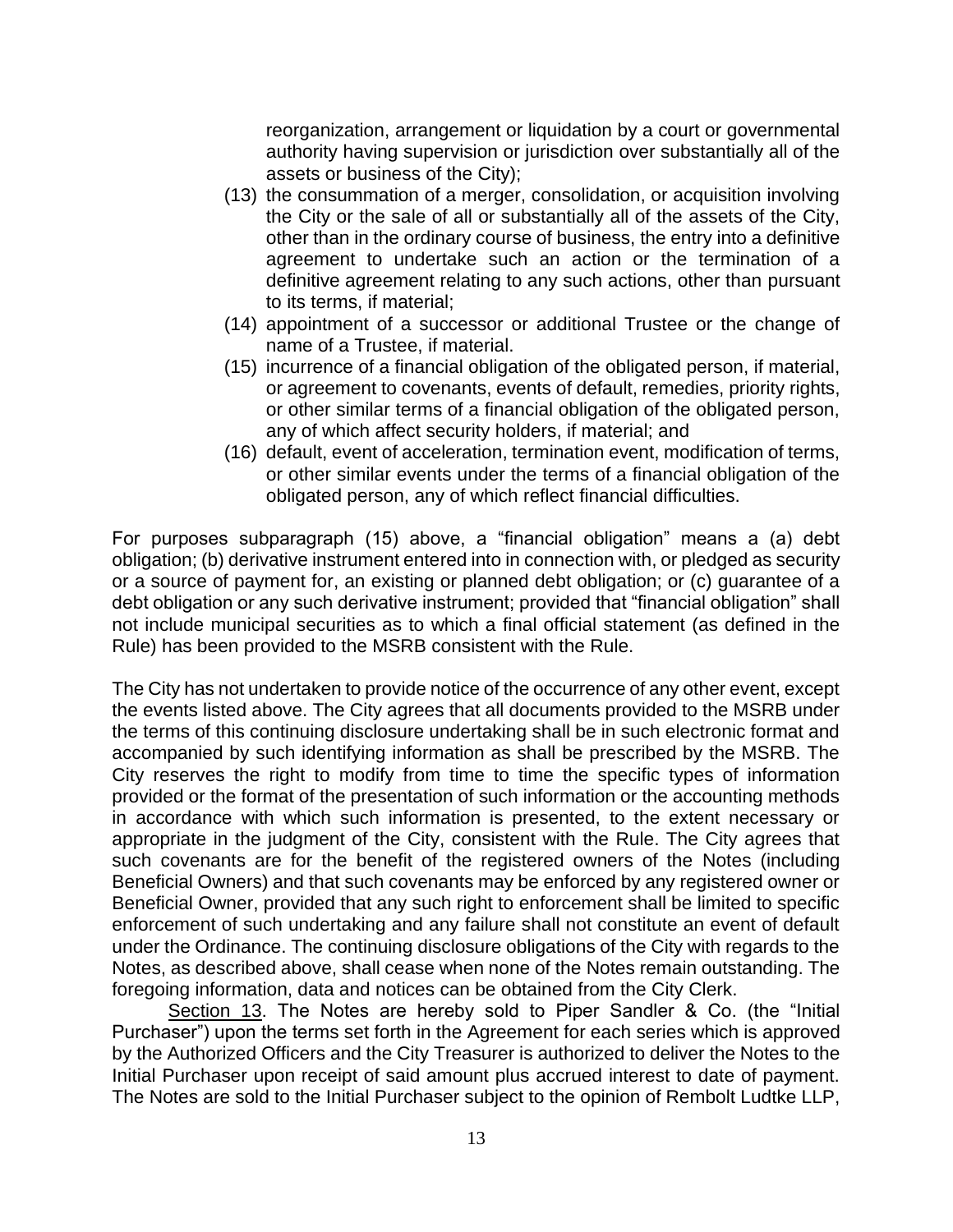as Initial Purchaser's bond counsel that the Notes are lawfully issued; that the Notes constitute a valid obligation of the City; and that under existing laws and regulations the interest on the Notes is exempt from both Nebraska state and federal income taxes. Such purchaser and its agents, representatives and counsel (including Initial Purchaser's bond counsel) are hereby authorized to take such actions on behalf of the City as are necessary to effectuate the closing of the issuance and sale of the Notes, including, without limitation, authorizing the release of the Notes by the Depository (as defined herein) at closing. The proceeds of the Notes shall be applied upon receipt for the purposes described in Section 1 hereof. The City may also pay costs of issuance from the proceeds of the Notes.

Section 14. In order to promote compliance with certain federal tax and securities laws relating to the bonds herein authorized (as well as other outstanding bonds) the policy and procedures attached hereto as Exhibit "A" (the "Post-Issuance Compliance Policy and Procedures") are hereby adopted and approved. To the extent that there is any inconsistency between the attached Post-Issuance Compliance Policy and Procedures and any similar policy or procedures previously adopted and approved, the Post-Issuance Compliance Policy and Procedures shall control.

Section 15. This Ordinance shall be published in pamphlet form and take effect as provided by law.

PASSED AND APPROVED this 6<sup>th</sup> day of June, 2022.

Mayor

\_\_\_\_\_\_\_\_\_\_\_\_\_\_\_\_\_\_\_\_\_\_\_\_\_\_\_\_\_\_

ATTEST:

\_\_\_\_\_\_\_\_\_\_\_\_\_\_\_\_\_\_\_\_\_\_\_\_\_\_\_\_\_ City Clerk

 $(S E A L)$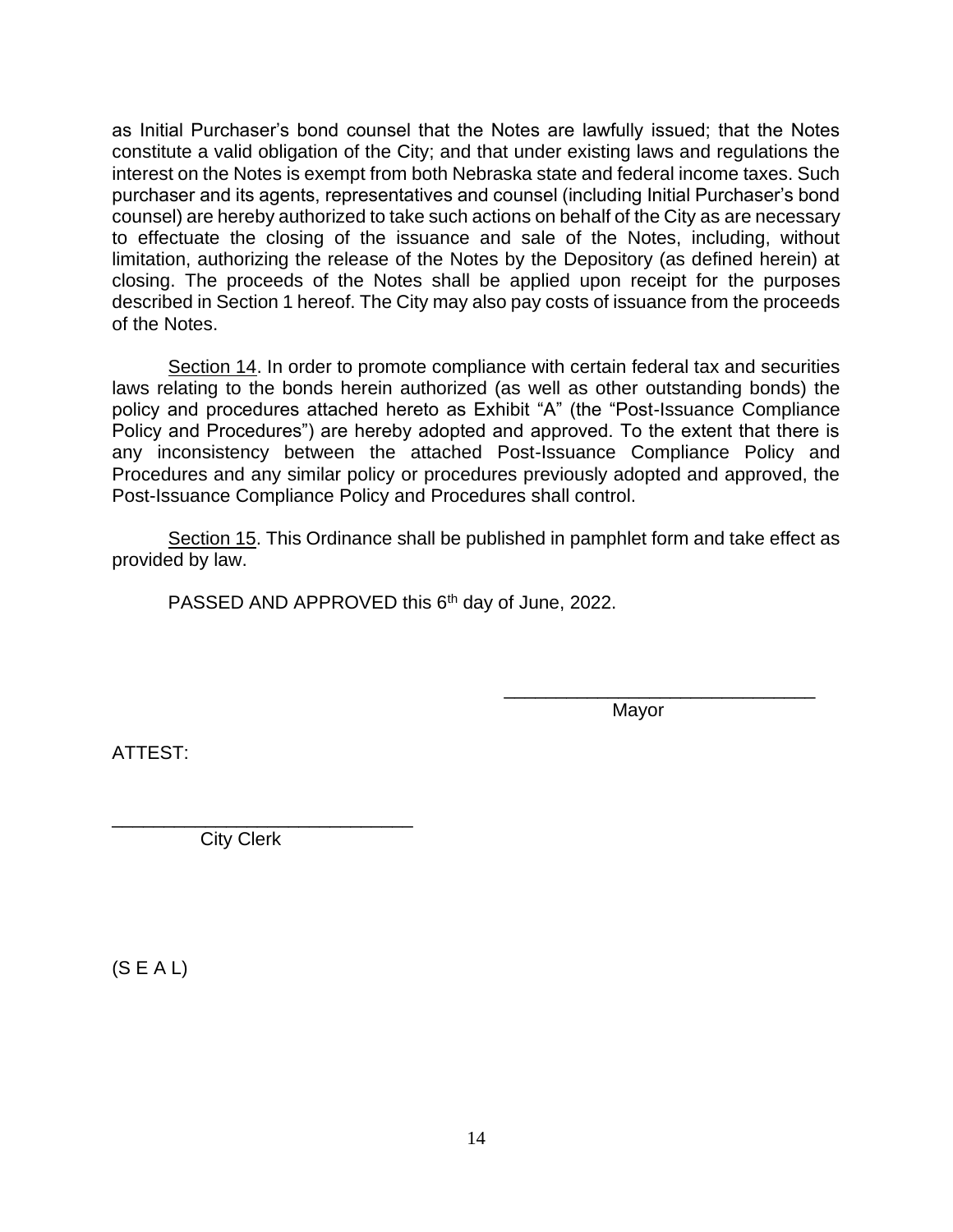I, the undersigned, City Clerk for the City of Wisner, Nebraska, hereby certify that the foregoing is a true and correct copy of proceedings had and done by the Mayor and Council on June 6, 2022; that all of the subjects included in the foregoing proceedings were contained in the agenda for the meeting, kept continually current and readily available for public inspection at the office of the City Clerk; that such agenda items were sufficiently descriptive to give the public reasonable notice of the matters to be considered at the meeting; that such subjects were contained in said agenda for at least twenty-four hours prior to said meeting; that at least one copy of all reproducible material discussed at the meeting was available at the meeting for examination and copying by members of the public; that said minutes from which the foregoing proceedings have been extracted were in written form and available for public inspection within ten working days and prior to the next convened meeting of said body; that all news media requesting notification concerning meetings of said body were provided advance notification of the time and place of said meeting and the subjects to be discussed at said meeting; and that a current copy of the Nebraska Open Meetings Act was available and accessible to members of the public, publicly announced and posted during such meeting in the room in which such meeting was held.

City Clerk

\_\_\_\_\_\_\_\_\_\_\_\_\_\_\_\_\_\_\_\_\_\_\_\_\_\_\_\_\_\_\_\_

(SEAL)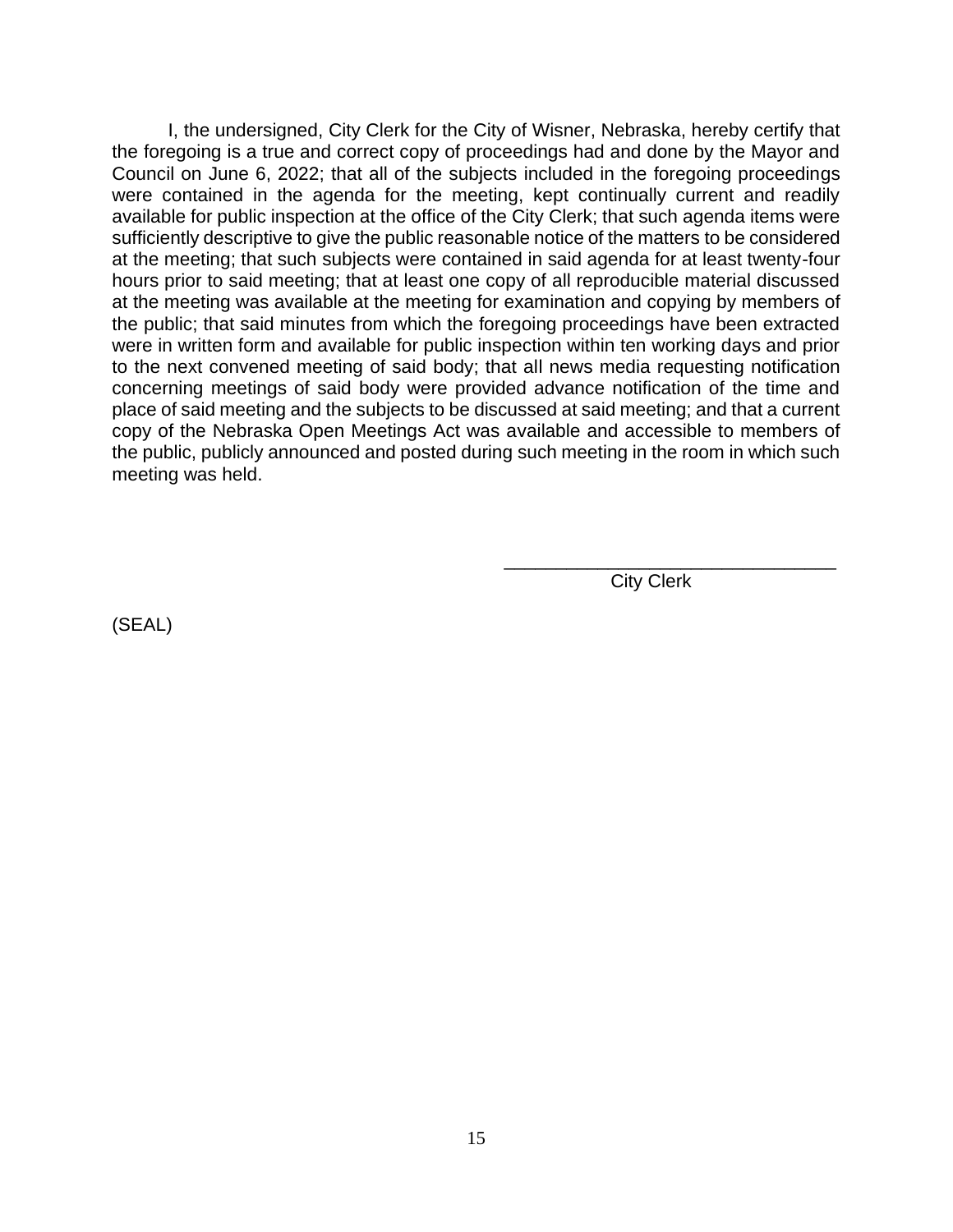### **EXHIBIT "A" Policy and Procedures Federal Tax Law and Disclosure Requirements for Tax-exempt Bonds and/or Tax Advantaged Bonds**

#### **ISSUER NAME: CITY OF WISNER, NEBRASKA**

**COMPLIANCE OFFICER (BY TITLE): CITY CLERK**

# **POLICY**

It is the policy of the Issuer identified above (the "Issuer") to comply with all Federal tax requirements and securities law continuing disclosure obligations for its obligations issued as tax-exempt bonds (or as tax credit, direct pay subsidy or other tax-advantaged bonds, as applicable) to ensure, as applicable (a) that interest on its tax-exempt bonds remains exempt from Federal income tax, (b) that the direct payments or tax credits associated with its bonds issued as tax advantaged bonds are received in a timely manner and (c) compliance with any continuing disclosure obligations of the Issuer with respect to its outstanding bonds.

## **PROCEDURES**

Compliance Officer. Review of compliance with Federal tax requirements and securities law continuing disclosure obligations as generally outlined below shall be conducted by the Compliance Officer identified above (the "Compliance Officer"). To the extent more than one person has been delegated specific responsibilities, the Compliance Officer shall be responsible for ensuring coordination of all compliance review efforts.

Training. The Compliance Officer shall evaluate and review educational resources regarding post-issuance compliance with Federal tax and securities laws, including periodic review of resources published for issuers of tax-exempt obligations by the Internal Revenue Service (either on its website at [http://www.irs.gov/taxexemptbond,](http://www.irs.gov/taxexemptbond) or elsewhere) and the Municipal Securities Rulemaking Board (either on its Electronic Municipal Market Access website ["EMMA"] at [http://www.emma.msrb.org,](http://www.emma.msrb.org/) or elsewhere).

Compliance Review. A compliance review shall be conducted at least annually by or at the direction of the Compliance Officer. The review shall occur at the time the Issuer's annual audit takes place unless the Compliance Officer otherwise specifically determines a different time period or frequency of review would be more appropriate.

### Scope of Review.

*Document Review*. At the compliance review, the following documents (the "Bond Documents") shall be reviewed for general compliance with covenants and agreements and applicable regulations with respect to each outstanding bond issue:

- (a) the resolution(s) and/or ordinance(s), as applicable, adopted by the governing body of the Issuer authorizing the issuance of its outstanding bonds, together with any documents setting the final rates and terms of such bonds (the "Authorizing Proceedings"),
- (b) the tax documentation associated with each bond issue, which may include some or all of the following (the "Tax Documents"):
	- (i) covenants, certifications, and expectations regarding Federal tax requirements which are described in the Authorizing Proceedings;
	- (ii) Form 8038 series filed with the Internal Revenue Service;
	- (iii) tax certificates, tax compliance agreements, tax regulatory agreement or similar documents;
	- (iv) covenants, agreements, instructions, or memoranda with respect to rebate or private use;
	- (v) any reports from rebate analysts received as a result of prior compliance review or evaluation efforts; and
	- (vi) any and all other agreements, certificates and documents contained in the transcript associated with the Authorizing Proceedings relating to federal tax matters.